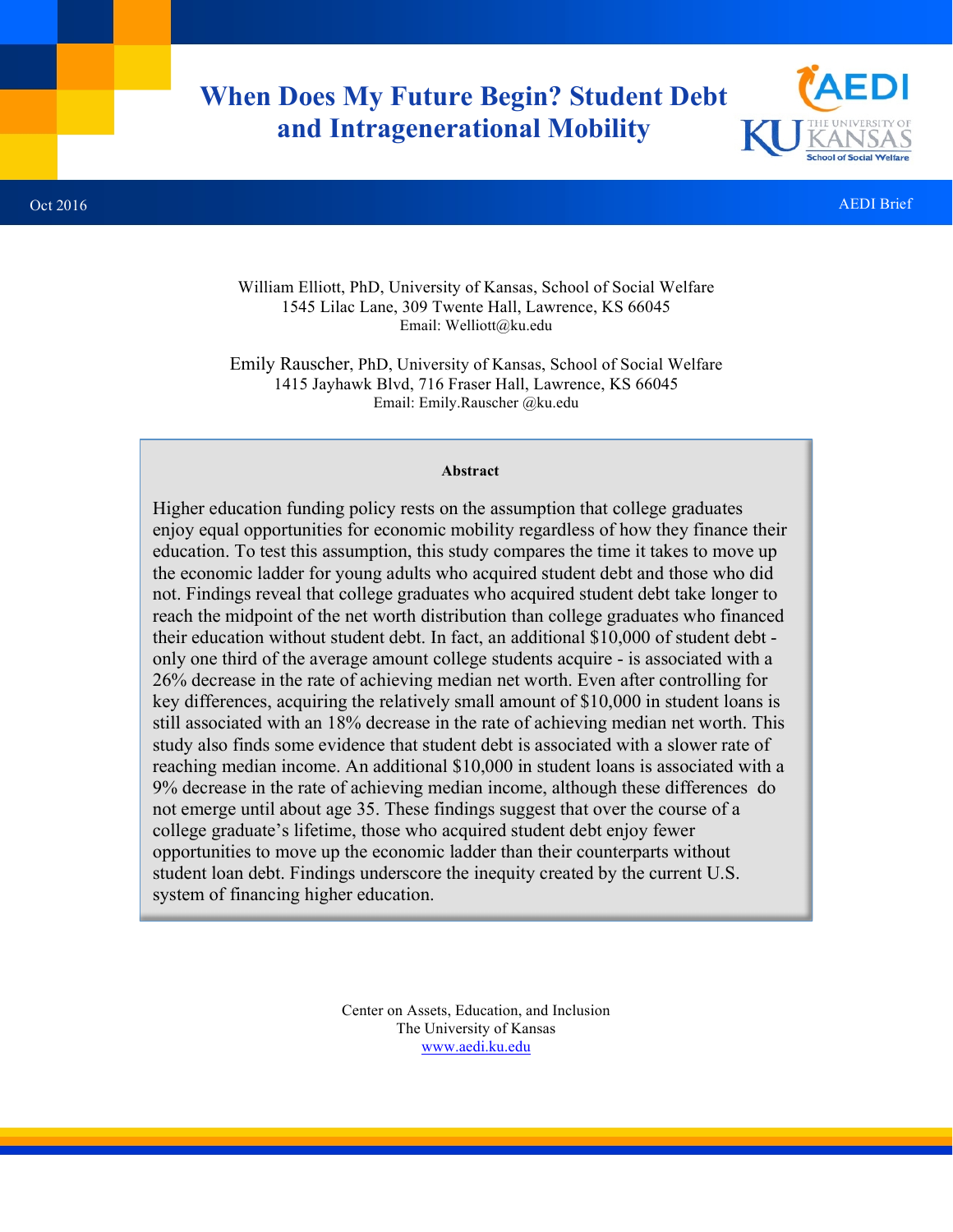### **HIGHER EDUCATION AND THE AMERICAN DREAM OF UPWARD MOBILITY**

The American Dream holds that this country is a meritocracy where effort and ability should be the primary determinants of economic success. Further, Americans' understanding of 'effort and ability' features educational attainment—particularly higher education—prominently. As such, colleges and universities are supposed to be catalysts of equitable opportunity, offering all people a fair chance at upward mobility and prosperity. Currently, however, the quest to provide such opportunities for all through the education system is being eroded by financial aid policies that rely heavily on student loans. This accounting makes the ability to pay for college a key barrier that prevents some from taking advantage of education's potential to act as an equalizer. Federal financial aid emerged as a response to this affordability challenge, but the policy instrument used today—student loans—may undermine education's equity aims.

### **ASKING THE RIGHT QUESTION**

Most of research on the return a student will receive from a college degree is designed to determine whether a young adult who attends college is better off than if he or she did not attend college. This approach, however, does not examine the equalizing potential of higher education in today's funding context. To examine this, we need to ask a different question: "Do college graduates who acquire student debt achieve outcomes similar to college graduates who do not acquire student loans?" Here, we find evidence that they do not.

# **THE LANDSCAPE OF STUDENT DEBT**

Student loans have become the central college financing mechanism for millions of Americans. As Adamson (2009) described, "Of all the transformations that have taken place in the American university…, perhaps the most radical is the shift toward financing higher education through borrowed money" (p. 97). Recent research suggests that student loans cover 50% of net tuition, fees, room, and board (Greenstone, Looney, Patashnik, & Yu, 2013) and that the average student leaves college with about \$29,400 of student loan debt (Miller, 2014). While many students rely on student loans to pay for college, however, there are real differences in the extent to which different groups rely on student loans to pay for college. Huelsman (2015), for instance, reported that 84% of bachelor's degree recipients at public colleges who receive Pell Grants take out student loans compared to only 46% of those who never received Pell. In addition, research suggests that race may also factor in how much students rely on students loans. Grinstein-Weiss, Perantie, Taylor, Guo, and Raghavan (2016) found that the odds of a Black low- or moderate-income (LMI) student having outstanding student debt were twice as high as a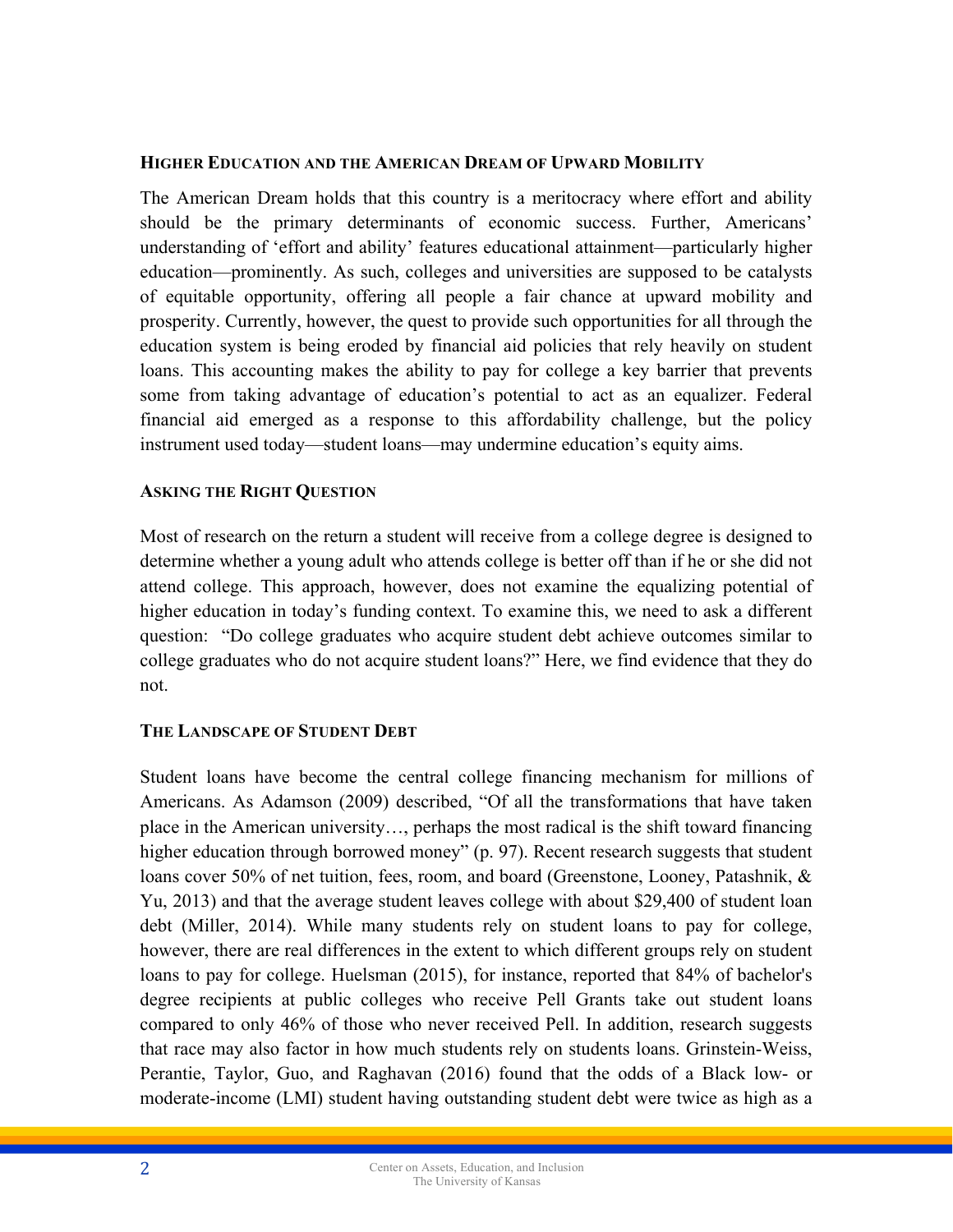white LMI student. Moreover, Black LMI students carried more student loan debt than white LMI students, amounting to about \$7,721 more student debt than their white counterparts over the course of their college careers.

# **UNEQUAL RETURN ON DEGREE—WHAT WE KNOW**

Students do not appear to benefit equally from their investments of talent and effort in pursuit of higher education. Hershbein (2016) found that college graduates who grew up in families with incomes below 185% of the federal poverty level realize a smaller wage premium from their degrees than those who were not low income as children. Similarly, researchers at the Federal Reserve Bank of St. Louis found that Latino and Black students receive less benefit from having obtained a degree than their White and Asian counterparts (Emmons  $\& Noeth, 2015$ ). They also found evidence that a college degree protects college graduates' income and wealth unequally, with college-graduate families of color seeing greater wealth declines between 2007 and 2013 than White families (Emmons & Noeth, 2015).

A growing body of research suggests that student debt may be an integral factor in explaining these divergent outcomes, where higher education brings far greater return on the expense of effort and ability of already-privileged Americans when compared to their disadvantaged peers. These effects appear to unfold on several fronts, including homeownership rates or initiation (Brown & Caldwell 2013; Stone, Van Horn, & Zukin 2012; Cooper & Wang 2014; Houle & Berger 2014; Dynarski, 2016), access to affordable mortgages (Mishory & O'Sullivan, 2012), and development of home equity, retirement savings, and net worth (Hiltonsmith, 2013; Elliott, Grinstein-Weiss, & Nam 2013; Egoian, 2013; Fry 2014; Cooper & Wang 2014). In the aggregate, the inescapable conclusion is that higher education may be a less promising path to the American Dream for those who start out behind.

# **METHODS**

We use student loan, net worth, and income data from the National Longitudinal Survey of Youth 1979, which followed 12,686 young people and recorded their significant life events. We limit our analyses to young adults with a four-year college degree who are at least age 22, including young adults who have a postgraduate degree. The longitudinal data include repeated measures over a 32-year span with the baseline year being the year that each subject reached the age of 22. Most young adults are not observed for the full 32 years, but we include all of the data available. Our primary measures of interest include household net worth, household income, and the amount of student debt amassed. We measure mobility as the likelihood and rate of achieving median household net worth or income. This aligns with a sense of having 'made it' in the U.S. economy, while tracking movement out of the bottom. This measure also provides a consistent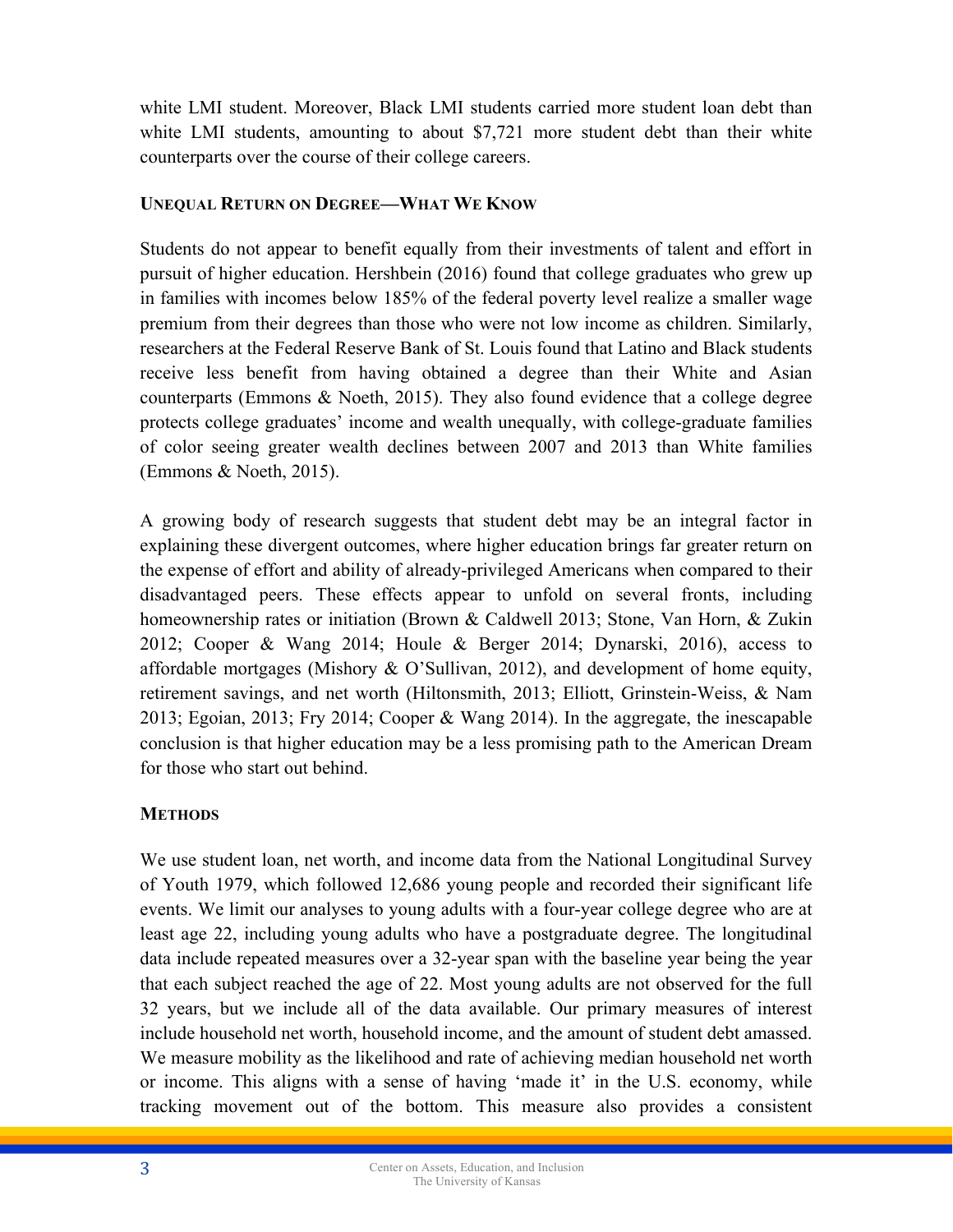measurement over time and avoids limitations of other benchmarks that may be more susceptible to distortion by a particular job market or macroeconomic cycle.

To compare trajectories of those with and without loans, we first graphically examine mobility patterns using Kaplan-Meier estimates of the survival function. The Kaplan-Meier estimator provides an estimate of the probability of survival past a given time. In this case, "survival" represents those who have not achieved median income or net worth at a given time. Next, we use survival analysis to estimate the time it takes an individual to reach median net worth or income from age 22. We estimate three Cox proportional hazards models using the full sample of college graduates. The first includes only student loans. The second controls for gender and race. The third includes several additional controls, including level of higher education, occupational category, marital status, welfare use, geographic location, and baseline net worth or income. The third model includes measures that could depend on outstanding student loans. Because individuals may respond differently to holding a student loan, including these controls can make it difficult to interpret the results. Due to these potential heterogeneous responses, our preferred estimates include only gender and race, along with student loan value. However, we include the third model with multiple covariates to assess robustness. Finally, we estimate whether the relationship between student loans and time to achieve median net worth or income differs by race or gender. We do this by including interaction terms and also by estimating separate models when limiting the samples to men, women, Black, Latino, and other race individuals.

# **FINDINGS**

*Descriptive:* College graduates with student loans have about 30% less net worth than college graduates without student loans. While college graduates with student loans earn more than college graduates without student loans, there is not a statistical difference in their income. Descriptive results suggest that young adults who acquire student loans reach median wealth (but not income) more slowly than their counterparts.

*Survival Analysis:* Figure 1 illustrates the likelihood of remaining below median wealth for college graduates who acquired student loans and those who did not. The figure illustrates that those with student loans achieve median net worth more slowly than those without student loans. That is, the survival curve for four-year college degree holders with student loans falls more slowly than the curve for those who completed their education without acquiring student debt. In addition, those who acquired student debt are slightly less likely to achieve median wealth by age 52 than those who never took on student loans.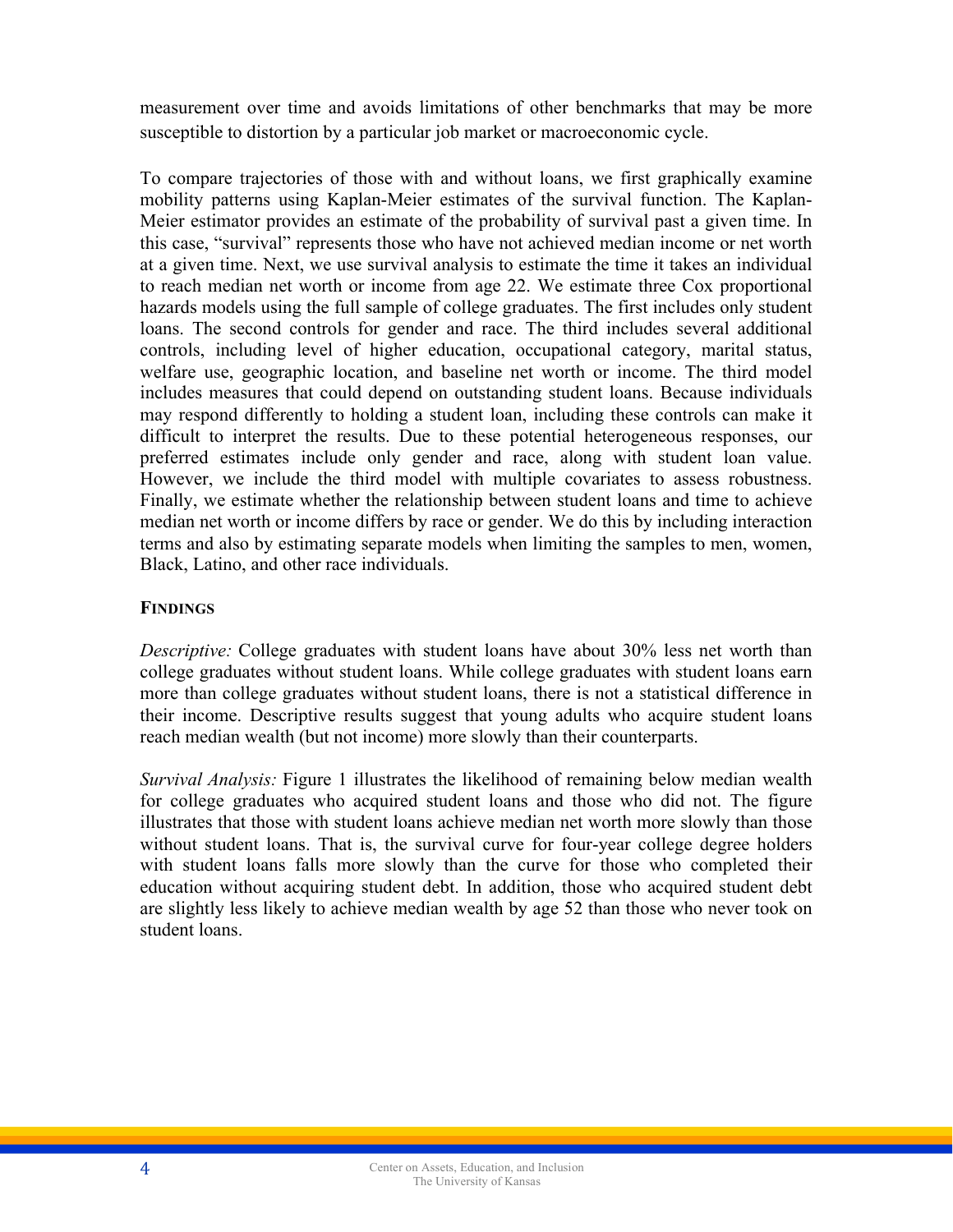

**Figure 1**. Kaplan-Meier Survival Estimates of Time to Median Net Worth

Figure 2 illustrates the likelihood of remaining below median household income for college graduates who acquired student loans and those who did not. The curve for young adults with student loans falls slightly more slowly than the curve for those without. However, the curve for those with loans is slightly lower than the curve for those without by about age 35. A comparable graph examining time to achieve median income suggests no difference by student loan acquisition.

**Figure 2.** Kaplan-Meier Survival Estimates of Time to Median Total Household Income

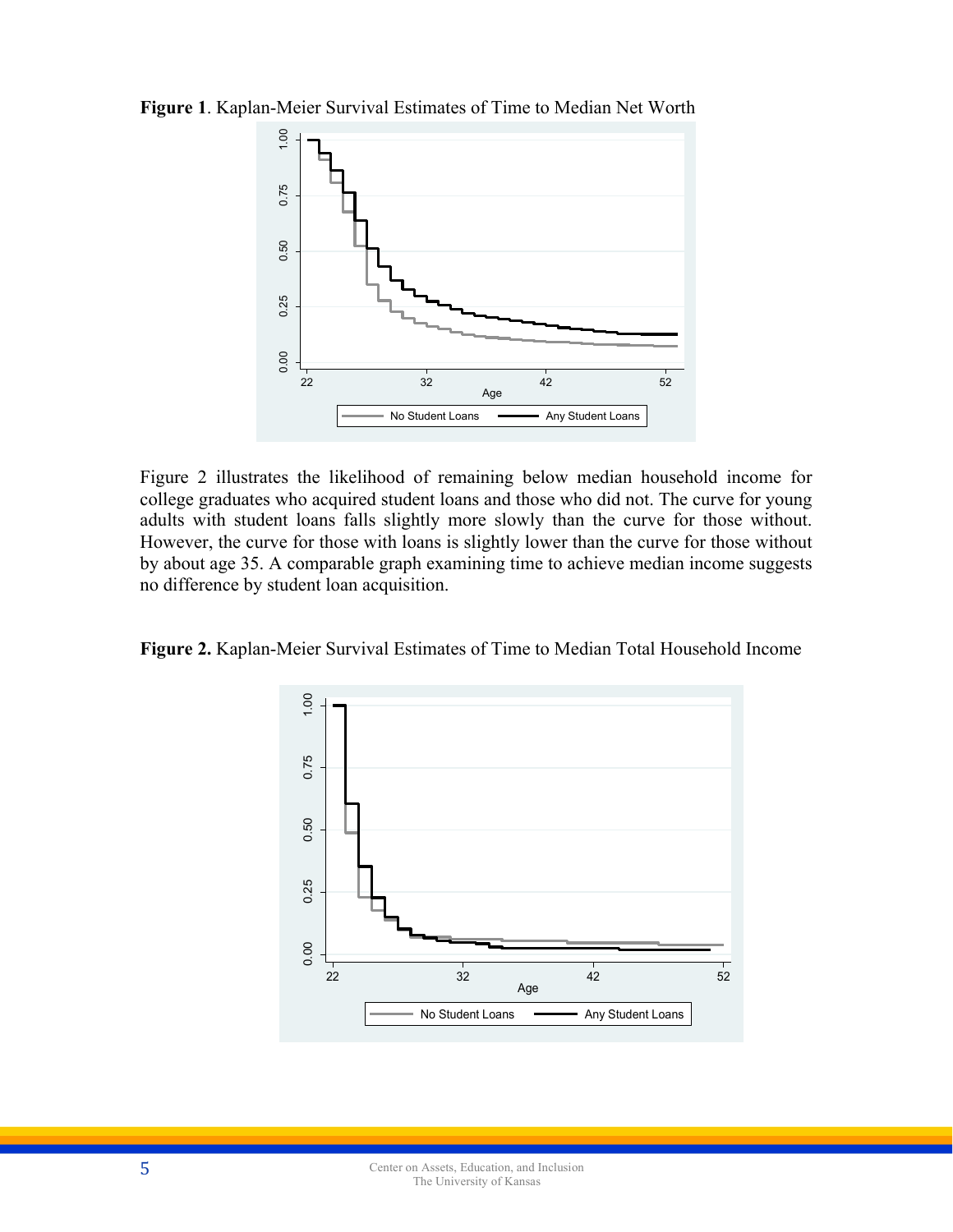*Cox Proportional Hazards Models:* The average college student in this study acquires \$24,534.42 (median \$13,494) of student loan debt. Findings from this study suggest that even one third of the average amount, an additional \$10,000 in student loans, is associated with a 26% decrease in the rate of achieving median net worth. Our third model includes several additional covariates, including baseline net worth, postgraduate degree, family size, marital status, welfare support, occupational category, and geography. With all of these measures included, the relationship between student loans and time to median wealth is still negative. Specifically, an additional \$10,000 in student loans is associated with an 18% decrease in the rate of achieving median net worth.

Those who have student loans could have lower net worth simply because of the amount of their outstanding student loan debt. However, even when adjusting net worth for outstanding student loan debt in the two years it is available, the negative relationship between student loans ever acquired and time to reach median net worth still holds. This result is far from conclusive but suggests that the delay in reaching median net worth is not simply mathematical. Even when excluding the amount of student loan debt from the calculation of net worth, those with student loans still reach the median more slowly.

When comparing the relationship between student loans and achievement of median net worth, the results suggest a slight negative relationship for all groups except Blacks. This suggests that student loans may hinder the ability of young adults to build wealth and achieve upward mobility, but for Black college graduates, student loans may not present an additional hurdle to net worth accumulation. This could reflect high rates of borrowing to fund college among Blacks, the difficulty of achieving median net worth for Black households with or without loans (Conley 1999; Shapiro 2004), or some other factor. In all three models, the relationship between student loans and time to median income is small and negative, but not significantly different from zero.

# **DISCUSSION**

# **Student Debt Incompatible with Higher Education's Equalizer Role**

These findings indicate there is a real price to paying for college with student loans. More specifically, our study calls into question the viability of the student loan program as a pathway to the American Dream by showing that even small amounts of student debt may be associated with a reduction in the return on a college degree. Importantly, these findings also bring into question policies such as Income-Based Repayment, which treat the symptom—student loan default—but may only be helping to create a worse student loan crisis in the long run by prolonging the time it takes for people to pay off their debt. Moreover, because low-income students and minorities disproportionately rely on student loans to pay for college, policies that promote student loan use introduce additional levers of inequality into the higher education system. Zhan et al. (2016), for instance, found that Black students with outstanding student loans had \$5,300 (40%) less net worth than their White counterparts, also with outstanding student loans. If a key role of education is to create greater economic mobility and equity, financial aid policies should augment education's capacity to function as an equalizer. It is not enough that students have a way to pay for college; our results suggest that how they pay for college also matters. If a key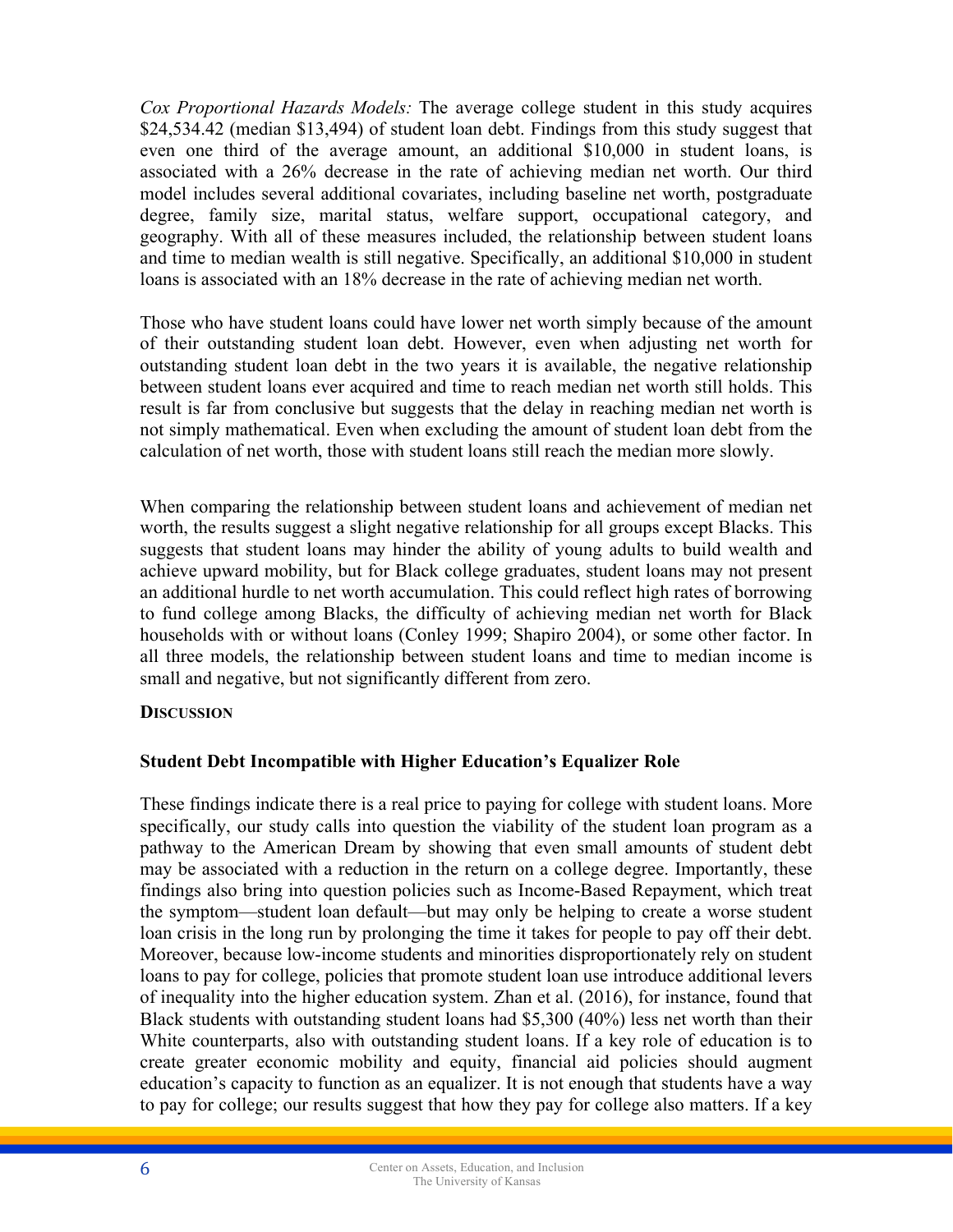role of education is to create greater economic mobility and equity, then we suggest that financial aid policies should augment education's capacity to function as an equalizer. As expressions of asset-based approaches to financial aid, Children's Savings Accounts or CSAs may be one such intervention. Typically started at birth or kindergarten, CSAs leverage families' investments with an initial deposit and matching donor funds, usually at a 1:1 ratio. Unlike student debt, CSAs have the potential to work on multiple dimensions—early education, affordability, completion, and post-college financial health—to improve outcomes and catalyze opportunity (Elliott & Lewis, 2015).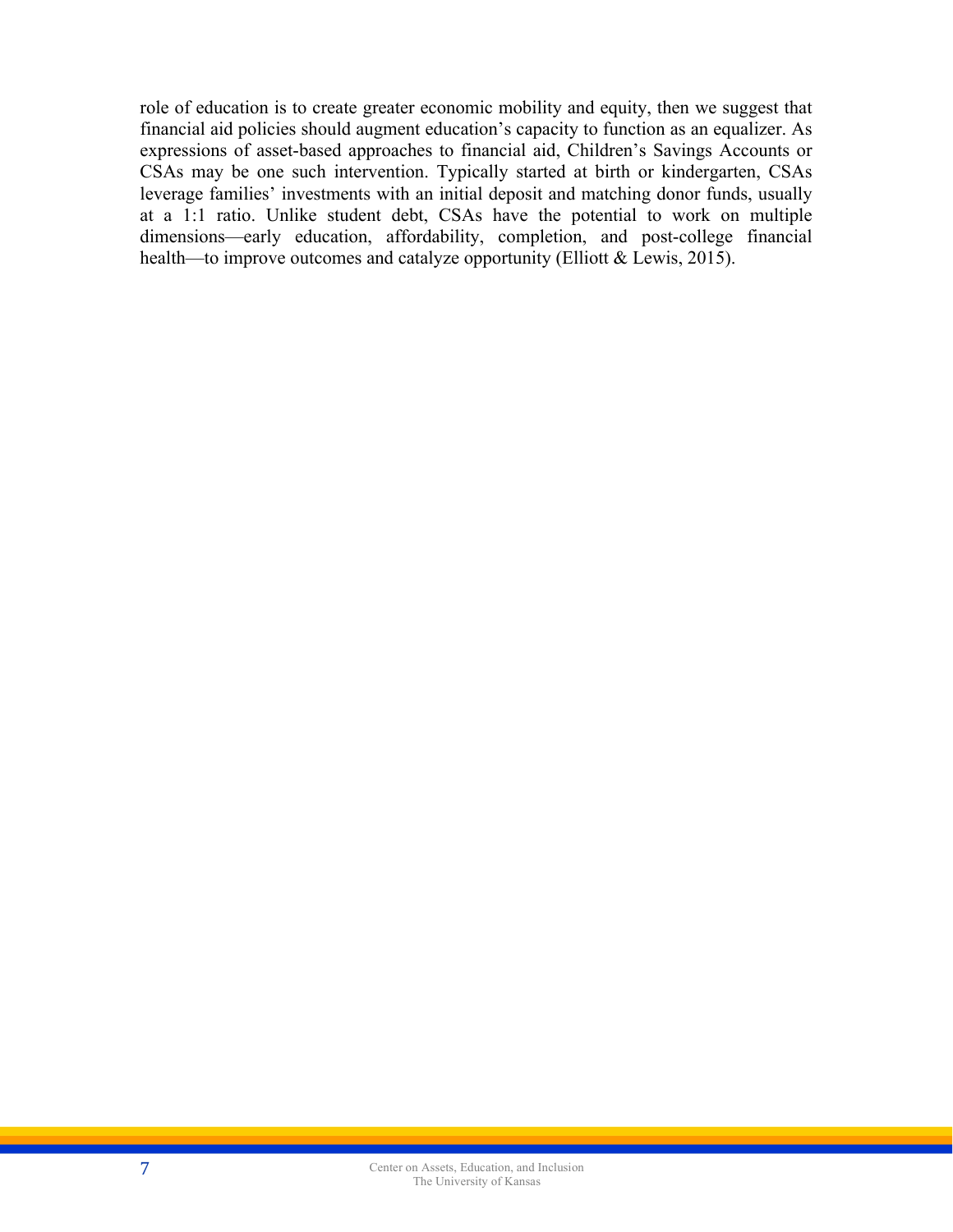#### **REFERENCES**

- Adamson, M. (2009). The financialization of student life: Five propositions on student debt. *Polygraph*, *21*, pp. 97-110.
- Brown, M. and Caldwell, S. (2013). *Young adult student loan borrowers retreat from housing and auto markets*. Federal Reserve Bank of New York, New York.
- Brown, M., Haughwout, A., Lee, D., Scally, J., & van der Klaauw, W. (2014). Measuring student debt and its performance. *Federal Reserve Bank of New York Staff Reports*, no. 668.
- Cooper, D. and Wang, C. (2014). Student loan debt and economic outcomes. Current Policy Perspectives, Federal Reserve Bank of Boston. Retrieved from https://www.bostonfed.org/publications/current-policy-perspectives/2014/studentloan-debt-and-economic-outcomes.aspx
- Conley, D. (1999). *Being black, living in the red*. Berkeley, CA: University of California **Press**.
- Dynarski, S. M. (2016). The dividing line between haves and have-nots in home ownership: Education, not student debt. Brookings, *Evidence Speaks Reports, 1*(17) p. 1-4
- Egoian, J. (2013). *73 will be the retirement norm for millennials*. Retrieved August 12, 2014 from http://www.nerdwallet.com/blog/investing/2013/73-retirement-normmillennials/
- Elliott, W. and Lewis, M. (2015). *The real college debt crisis: How student borrowing threatens financial well-being and erodes the American dream.* Broomfield, CO: Praeger.
- Elliott, W. and Nam, I. (2013). *Is student debt jeopardizing the long-term financial health of U.S. households*? St. Louis, MO: St. Louis Federal Reserve Bank. Retrieved August 14, 2014 from https://www.stlouisfed.org/household-financialstability/events/20130205/papers/Elliott.pdf
- Emmons, W. R. and Noeth, B. J. (2015). Why didn't higher education protect Hispanic and black wealth? St. Louis, MO: St. Louis Federal Reserve Bank. Retrieved September 9, 2016 from https://www.stlouisfed.org/~/media/Publications/In%20the%20Balance/Images/Is sue 12/ITB August 2015.pdf
- Fry, R. (2014). *Young adults, student debt and economic well-being*. Washington, D.C.: Pew Research Center's Social and Demographic Trends project.
- Greenstone, M., Looney, A., Patashni., J., and Yu, M. (2013). *Thirteen economic facts about social mobility and the role of education.* Washington, DC: The Brookings Institution. Retrieved August 12, 2014 from http://www.brookings.edu/research/reports/2013/06/13-facts-higher-education
- Grinstein-Weiss, M., Perantie, D. C., Taylor, S. H., Guo, S. and Raghavan, R. (2016). Racial disparities in education debt burden among low- and moderate-income households. *Children and Youth Services Review 65*, pp. 166-174
- Hershbein, B. (2016). A college degree is worth less if you are raised poor. Retrieved September12, 2016 from http://www.brookings.edu/blogs/social-mobilitymemos/posts/2016/02/19-college-degree-worth-less-raised-poor-hershbein.
- Hiltonsmith, R. (2013). *At what cost: How student debt reduces lifetime wealth*. New York, NY:Demos.